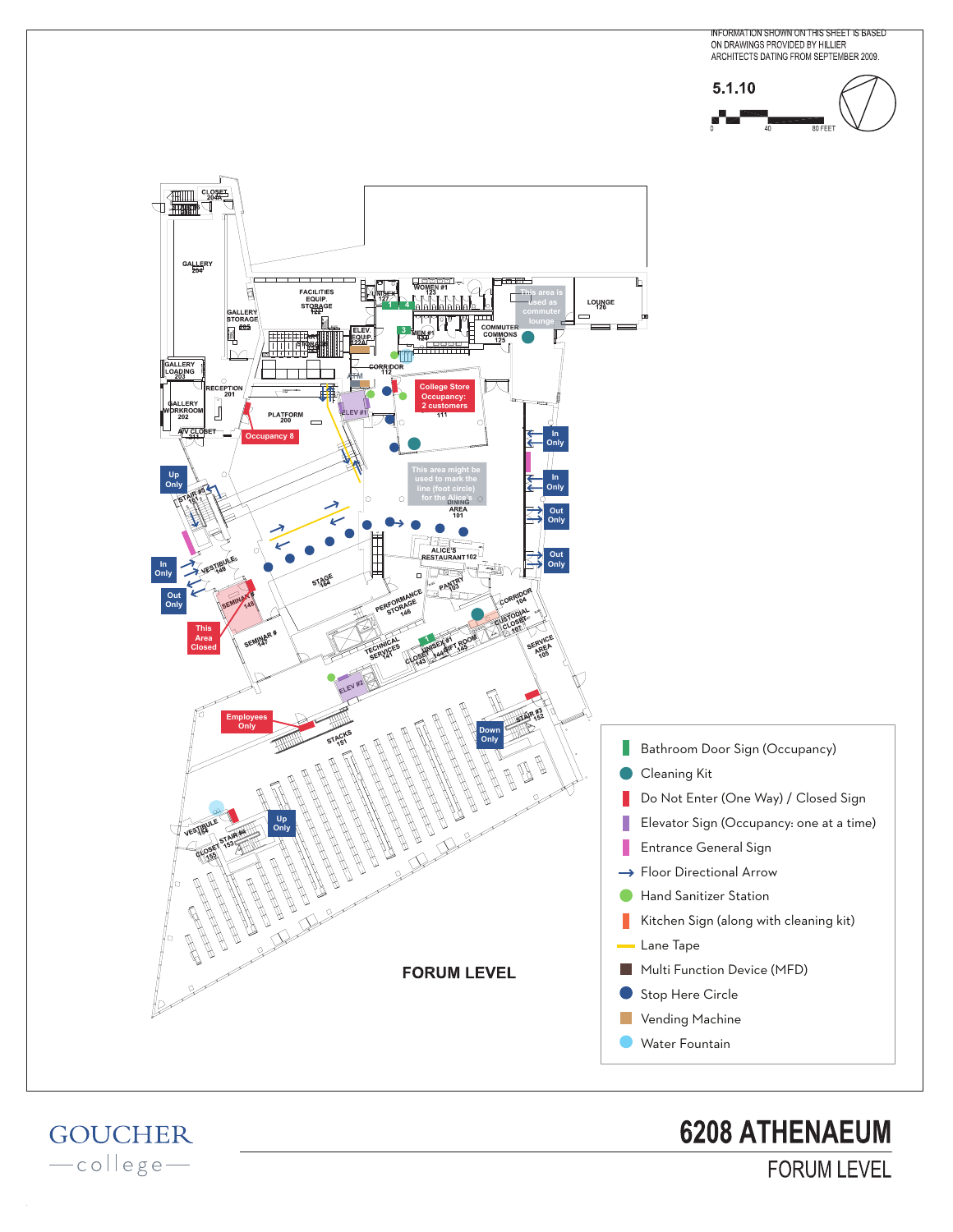





**GOUCHER** -college**6208 ATHENAEUM ENTRY LEVEL**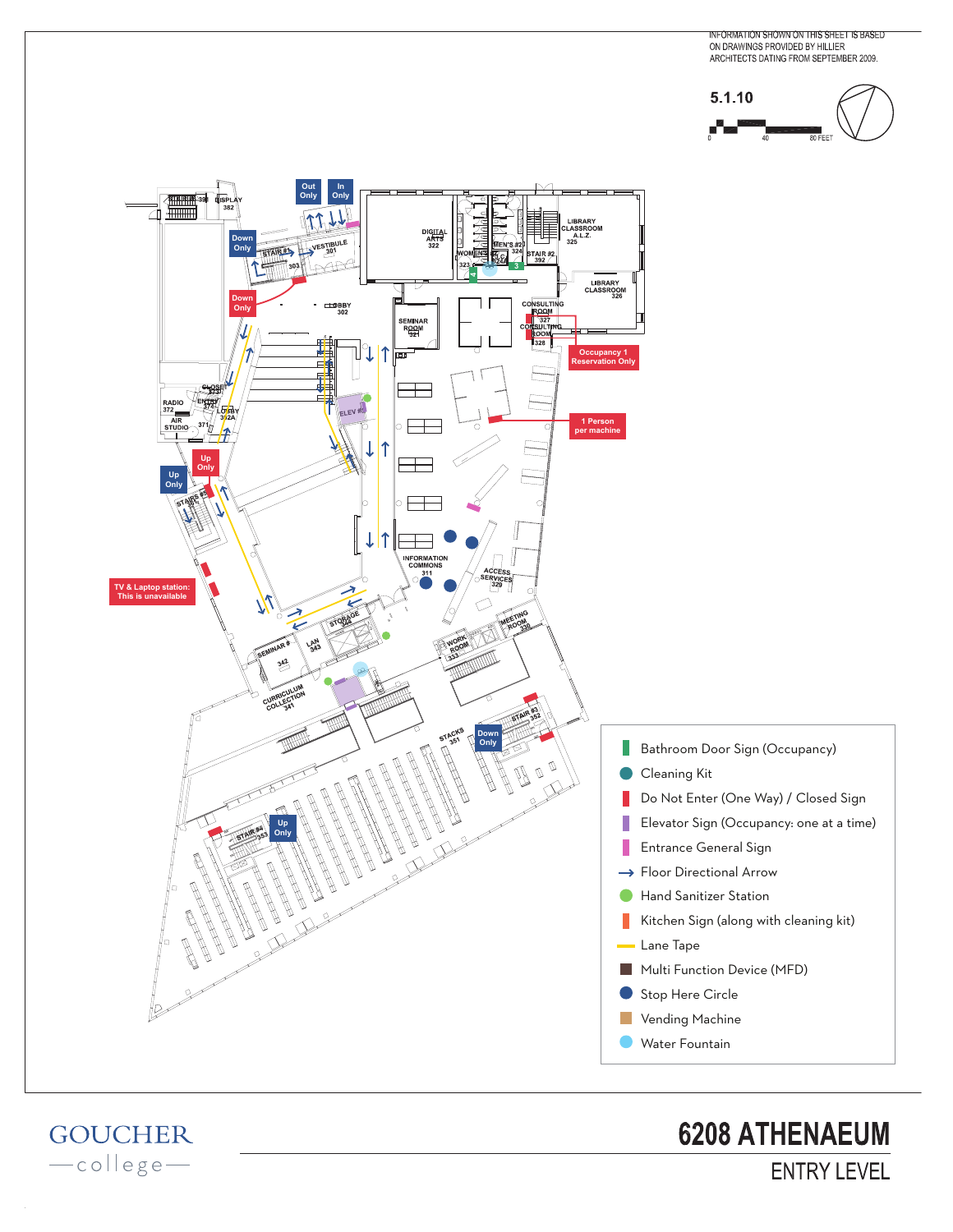

**GOUCHER** -college**6208 ATHENAEUM** 

**UPPER LEVEL**